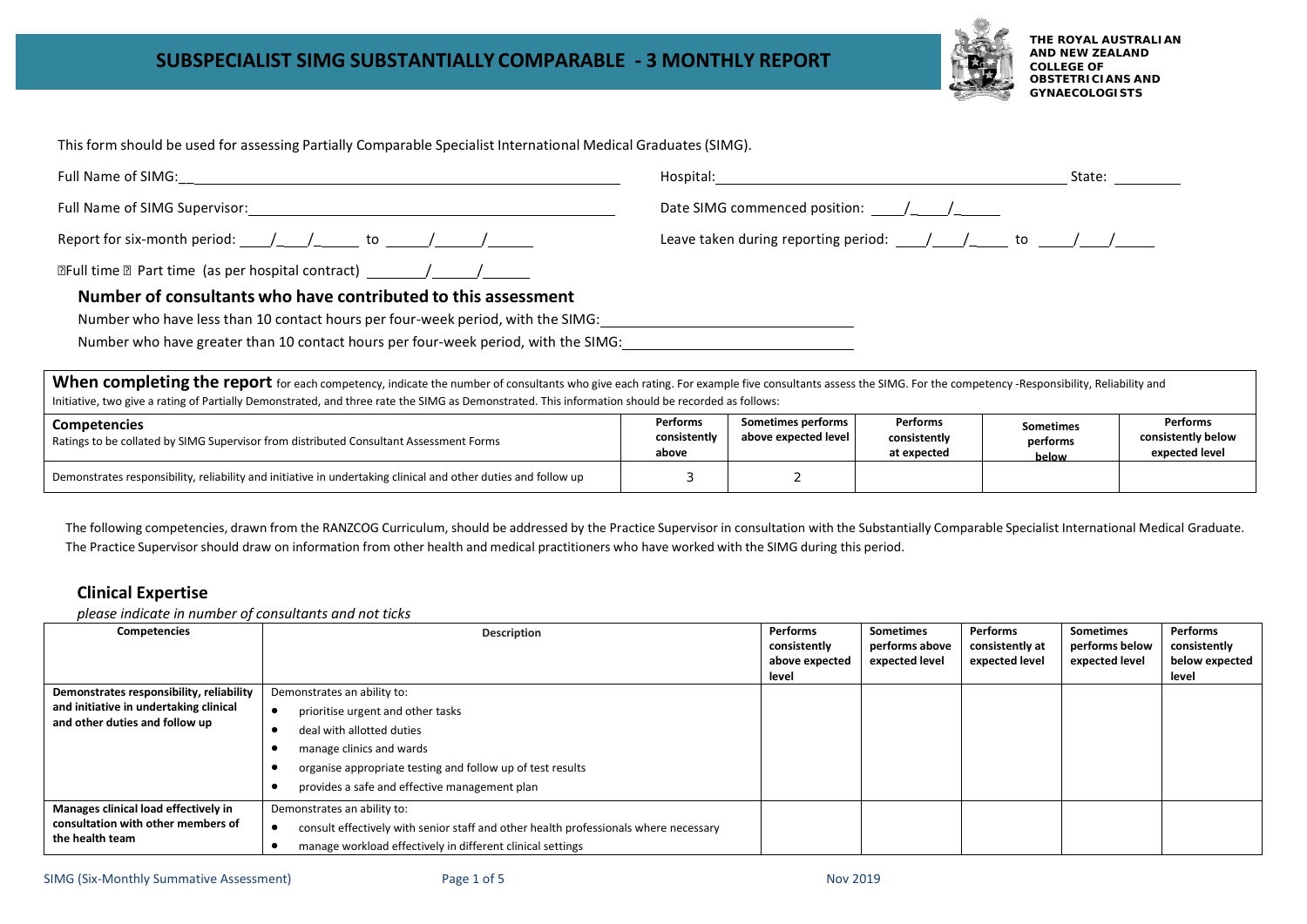

**THE ROYAL AUSTRALIAN AND NEW ZEALAND COLLEGE OF OBSTETRICIANS AND GYNAECOLOGISTS**

|                                                                                                | consult with and manage multi-disciplinary health care services<br>$\bullet$                                                                                                                                                                                                                                                                                                          |  |  |  |
|------------------------------------------------------------------------------------------------|---------------------------------------------------------------------------------------------------------------------------------------------------------------------------------------------------------------------------------------------------------------------------------------------------------------------------------------------------------------------------------------|--|--|--|
| Demonstrates appropriate obstetric<br>clinical procedural and surgical skills                  | Demonstrates an ability to:<br>• proficiently manage and technically perform routine obstetric procedures<br>• identify and proficiently manage obstetric complications<br>• seek assistance from appropriate specialist colleagues when required                                                                                                                                     |  |  |  |
| Demonstrates appropriate obstetric<br>non-procedural skills                                    | Demonstrates an ability to:<br>organise routine obstetric examinations, investigations and appropriate tests<br>$\bullet$                                                                                                                                                                                                                                                             |  |  |  |
| Demonstrates appropriate<br>gynaecological clinical procedural and<br>surgical skills          | Demonstrates an ability to:<br>proficiently manage and technically perform routine gynaecological procedures<br>$\bullet$<br>identify and proficiently manage gynaecological problems and complex medical<br>$\bullet$<br>conditions<br>seek assistance from appropriate specialist colleagues when required<br>$\bullet$                                                             |  |  |  |
| Demonstrates appropriate<br>gynaecological non-procedural skills                               | Demonstrates an ability to:<br>organise routine gynaecological examinations, investigations and appropriate tests<br>$\bullet$                                                                                                                                                                                                                                                        |  |  |  |
| Demonstrates appropriate<br>documentation and organisational<br>skills                         | Demonstrates an ability to:<br>take a relevant history<br>$\bullet$<br>write legible and clear records<br>٠<br>organise and prioritise urgent tasks<br>give an effective clinical handover<br>$\bullet$                                                                                                                                                                               |  |  |  |
| Demonstrates continued improvement<br>in medical expertise, clinical reasoning<br>and judgment | Demonstrates an ability to:<br>$\bullet$<br>access, interpret and apply knowledge to make accurate diagnoses<br>apply effective clinical reasoning<br>$\bullet$<br>provide effective and ethical diagnostic, therapeutic and surgical management<br>consider cost-effectiveness in clinical decision-making<br>$\bullet$<br>use agreed clinical protocols and procedures<br>$\bullet$ |  |  |  |
|                                                                                                | Comments on areas of strengths and any areas requiring improvement                                                                                                                                                                                                                                                                                                                    |  |  |  |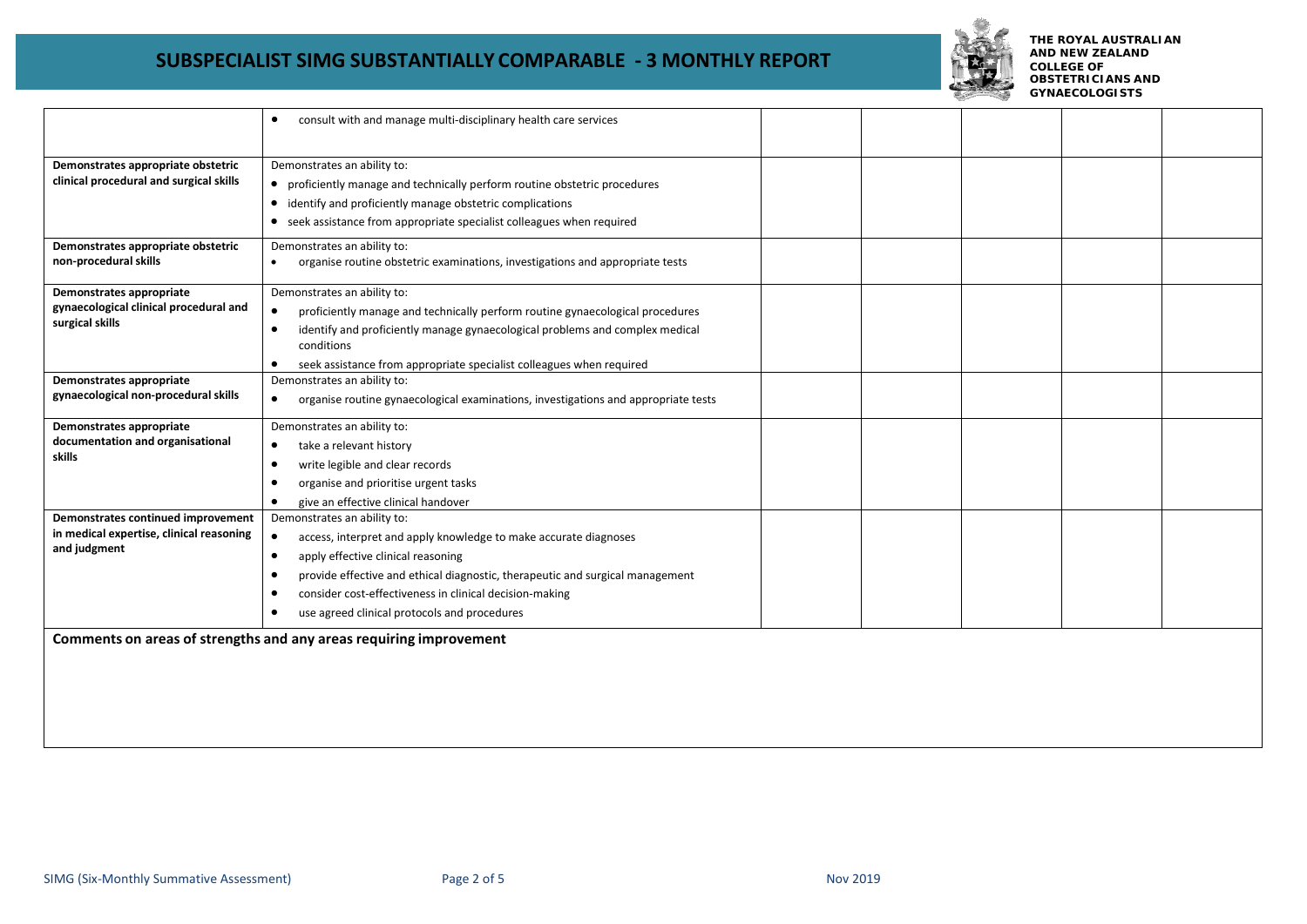

**THE ROYAL AUSTRALIAN AND NEW ZEALAND COLLEGE OF OBSTETRICIANS AND GYNAECOLOGISTS**

#### **Academic Abilities**

| Competencies                                                                                                | <b>Description</b>                                                                                                                                                                                                                                                                                 | Performs<br>consistently<br>above expected<br>level | <b>Sometimes</b><br>performs above<br>expected level | <b>Performs</b><br>consistently at<br>expected level | <b>Sometimes</b><br>performs below<br>expected level | Performs<br>consistently<br>below expected<br>level |
|-------------------------------------------------------------------------------------------------------------|----------------------------------------------------------------------------------------------------------------------------------------------------------------------------------------------------------------------------------------------------------------------------------------------------|-----------------------------------------------------|------------------------------------------------------|------------------------------------------------------|------------------------------------------------------|-----------------------------------------------------|
| Demonstrates appropriate theoretical<br>knowledge of specialty and principles of<br>evidence-based medicine | Demonstrates an ability to:<br>actively seek information<br>$\bullet$<br>critically appraise sources<br>interpret the results of research<br>apply evidence-based medicine                                                                                                                         |                                                     |                                                      |                                                      |                                                      |                                                     |
| Demonstrates teaching at both<br>undergraduate and postgraduate level                                       | Demonstrates an ability to:<br>apply apprenticeship learning principles<br>٠<br>provide guidance, advice and feedback to junior staff<br>seek opportunities to teach in clinical situations<br>tailor learning experiences to address own and other's knowledge deficiencies and<br>learning needs |                                                     |                                                      |                                                      |                                                      |                                                     |
| Demonstrates attendance and<br>participation at continuing education<br>meetings                            | Demonstrates an ability to:<br>consistently attend and participate at timetabled education meetings<br>$\bullet$<br>attend organised educational activities, scientific meetings, workshops and conferences                                                                                        |                                                     |                                                      |                                                      |                                                      |                                                     |
|                                                                                                             | Comments on areas of strengths and any areas requiring improvement                                                                                                                                                                                                                                 |                                                     |                                                      |                                                      |                                                      |                                                     |

### **Professional Qualities**

| <b>Competencies</b>                            | <b>Description</b>                                                     | <b>Performs</b>                | Sometimes                        | <b>Performs</b>                   | <b>Sometimes</b>                 | <b>Performs</b>                |
|------------------------------------------------|------------------------------------------------------------------------|--------------------------------|----------------------------------|-----------------------------------|----------------------------------|--------------------------------|
|                                                |                                                                        | consistently<br>above expected | performs above<br>expected level | consistently at<br>expected level | performs below<br>expected level | consistently<br>below expected |
|                                                |                                                                        | level                          |                                  |                                   |                                  | level                          |
| <b>Communicates effectively with patients</b>  | Demonstrates an ability to:                                            |                                |                                  |                                   |                                  |                                |
| and their families                             | listen attentively and answer questions fully                          |                                |                                  |                                   |                                  |                                |
|                                                | form therapeutic relationships with patients, relatives and colleagues |                                |                                  |                                   |                                  |                                |
|                                                | provide courteous and helpful guidance to patients                     |                                |                                  |                                   |                                  |                                |
|                                                | show empathy and sensitivity to cultural and linguistic diversity      |                                |                                  |                                   |                                  |                                |
|                                                | respect patients in their care                                         |                                |                                  |                                   |                                  |                                |
| Relates appropriately and communicates         | Demonstrates an ability to:                                            |                                |                                  |                                   |                                  |                                |
| effectively with other members of the          | work positively as a team member in different clinical settings        |                                |                                  |                                   |                                  |                                |
| health care team                               | show respect and establish professional relationships                  |                                |                                  |                                   |                                  |                                |
|                                                | exhibit personal and interpersonal professional behaviours             |                                |                                  |                                   |                                  |                                |
|                                                | manage workplace differences and conflicts                             |                                |                                  |                                   |                                  |                                |
| <b>SIMG (Six-Monthly Summative Assessment)</b> | Page 3 of 5                                                            | <b>Nov 2019</b>                |                                  |                                   |                                  |                                |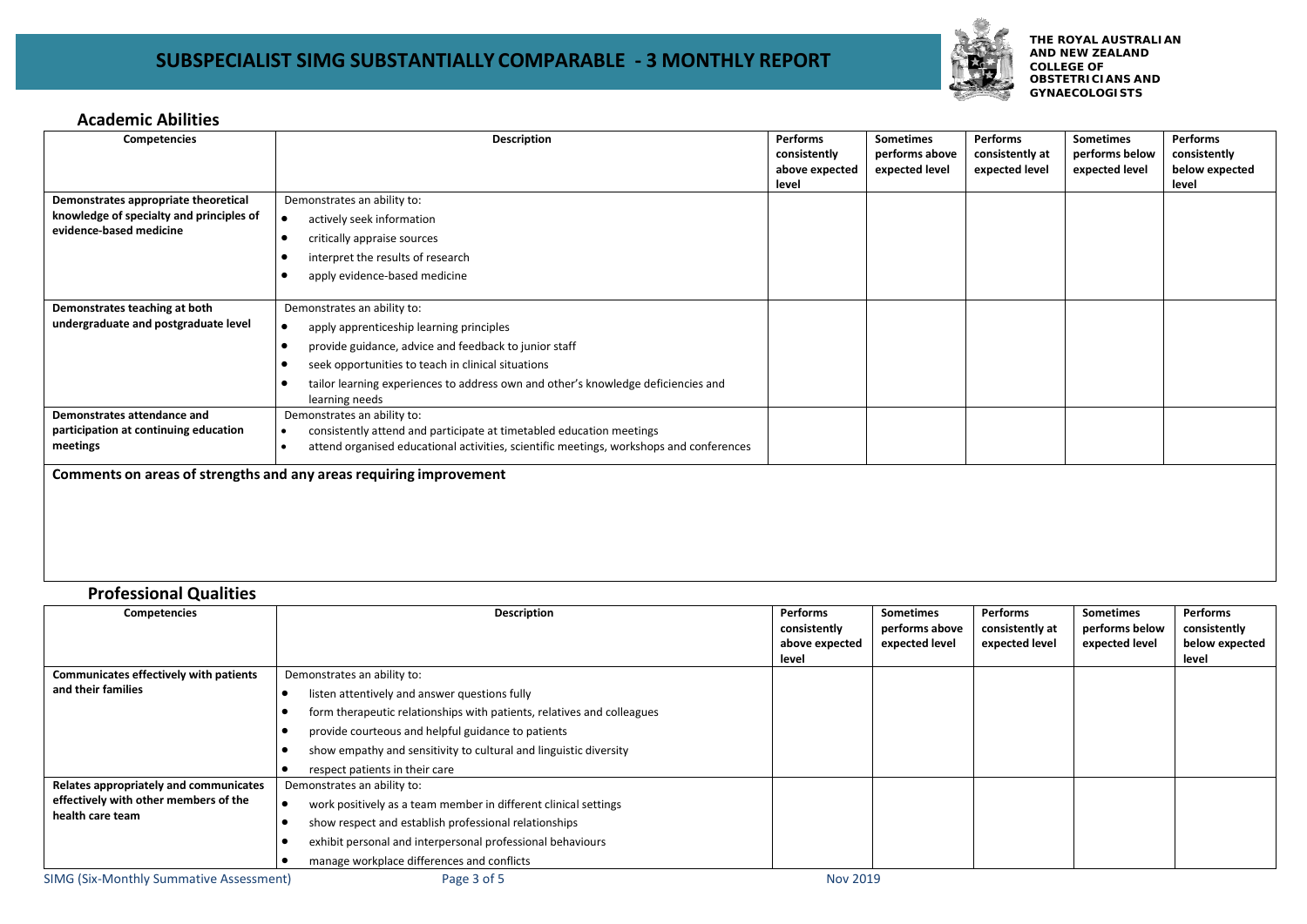

**THE ROYAL AUSTRALIAN AND NEW ZEALAND COLLEGE OF OBSTETRICIANS AND GYNAECOLOGISTS**

| Accepts constructive feedback                                      | Demonstrates an ability to:                                                                |      |                                                                                      |  |  |  |  |
|--------------------------------------------------------------------|--------------------------------------------------------------------------------------------|------|--------------------------------------------------------------------------------------|--|--|--|--|
|                                                                    | accept and act upon feedback from colleagues, allied health staff, patients and their<br>٠ |      |                                                                                      |  |  |  |  |
|                                                                    | relatives                                                                                  |      |                                                                                      |  |  |  |  |
|                                                                    | recognise limits of own expertise<br>$\bullet$                                             |      |                                                                                      |  |  |  |  |
| Reviews and updates professional                                   | Demonstrates an ability to:                                                                |      |                                                                                      |  |  |  |  |
| practice                                                           | practice risk management<br>$\bullet$                                                      |      |                                                                                      |  |  |  |  |
|                                                                    | participates in clinical governance and audits<br>$\bullet$                                |      |                                                                                      |  |  |  |  |
| Comments on areas of strengths and any areas requiring improvement |                                                                                            |      |                                                                                      |  |  |  |  |
|                                                                    |                                                                                            |      |                                                                                      |  |  |  |  |
|                                                                    |                                                                                            |      |                                                                                      |  |  |  |  |
|                                                                    |                                                                                            |      |                                                                                      |  |  |  |  |
|                                                                    |                                                                                            |      |                                                                                      |  |  |  |  |
|                                                                    |                                                                                            |      |                                                                                      |  |  |  |  |
|                                                                    |                                                                                            |      |                                                                                      |  |  |  |  |
|                                                                    |                                                                                            |      |                                                                                      |  |  |  |  |
|                                                                    |                                                                                            |      |                                                                                      |  |  |  |  |
|                                                                    |                                                                                            |      |                                                                                      |  |  |  |  |
|                                                                    | Plans for Remedial Action if required (attach additional Sheets if required)               |      | <b>Continuing Professional Development (CPD) Activities</b>                          |  |  |  |  |
|                                                                    |                                                                                            |      | Please record CPD Activities completed during this Report period in the table below: |  |  |  |  |
|                                                                    |                                                                                            | Date | Activity                                                                             |  |  |  |  |
|                                                                    |                                                                                            |      |                                                                                      |  |  |  |  |
|                                                                    |                                                                                            |      |                                                                                      |  |  |  |  |
|                                                                    |                                                                                            |      |                                                                                      |  |  |  |  |
|                                                                    |                                                                                            |      |                                                                                      |  |  |  |  |
|                                                                    |                                                                                            |      |                                                                                      |  |  |  |  |
|                                                                    |                                                                                            |      |                                                                                      |  |  |  |  |
|                                                                    |                                                                                            |      |                                                                                      |  |  |  |  |
|                                                                    |                                                                                            |      |                                                                                      |  |  |  |  |
|                                                                    |                                                                                            |      |                                                                                      |  |  |  |  |
|                                                                    |                                                                                            |      |                                                                                      |  |  |  |  |
|                                                                    |                                                                                            |      |                                                                                      |  |  |  |  |
|                                                                    |                                                                                            |      |                                                                                      |  |  |  |  |
|                                                                    |                                                                                            |      |                                                                                      |  |  |  |  |
|                                                                    |                                                                                            |      |                                                                                      |  |  |  |  |
|                                                                    |                                                                                            |      |                                                                                      |  |  |  |  |
|                                                                    |                                                                                            |      |                                                                                      |  |  |  |  |
|                                                                    |                                                                                            |      |                                                                                      |  |  |  |  |
|                                                                    |                                                                                            |      |                                                                                      |  |  |  |  |
|                                                                    |                                                                                            |      |                                                                                      |  |  |  |  |
|                                                                    |                                                                                            |      |                                                                                      |  |  |  |  |
|                                                                    |                                                                                            |      |                                                                                      |  |  |  |  |
|                                                                    |                                                                                            |      |                                                                                      |  |  |  |  |